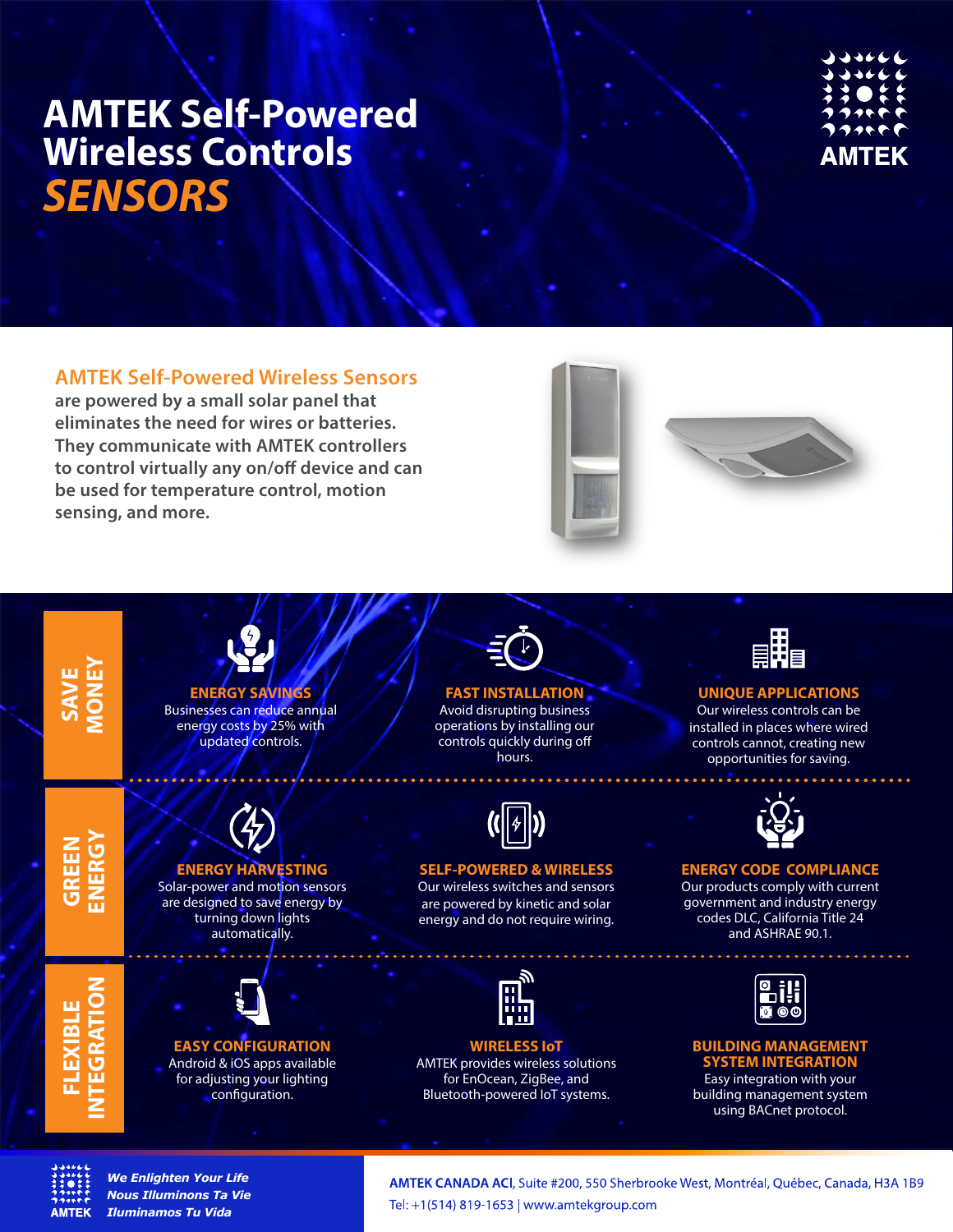# **CEILING/WALL-MOUNTED SELF-POWERED WIRELESS OCCUPANCY SENSOR**



*The AMTEK Ceiling/Wall-Mount Occupancy Sensor senses motion over a 360-degree coverage area.* **FREQUENCY TRANS. RANGE MOTION DETECTION RANGE MIN. OPERATION LIGHT CHG. TM. TO FULL SUSTAINING CHG. TM. MOTION TRANS. INTERVAL UNOCCUPIED TRANS. HEARTBEAT TRANS. OPERATING LIFE IN DARKNESS OPTIONAL BATTERY LIFE**

**ENOCEAN EQUIPMENT PROFILE DIMENSIONS MOUNTING HEIGHT AGENCY COMPLIANCE**

# **902 MHZ AMI-WECOS**

902 MHz EnOcean RF transmitter 50-100 ft. (17-33 m.) 34 ft. (10 m.) diameter @ 10 ft. (3 m.) mounting height 50 lux (for auto-off only) 25 hrs. @ 200 lux 3 hours per 24 hrs. @ 200 lux 2 minutes 10 and 30 minutes since last motion detection Default = disable / enable  $\varpi$  1 hr. intervals 80 hours (after full charge) Continuous battery-free operation standard;

Infrequent Bright Light: 20 yrs. (w/ 200 lux for 2 hrs./day, 7 days/wk.) Consistent Low Light: 15 yrs. (w/ 65 lux for 5 hrs./day 7 days/wk.) Total Darkness: 6.5 yrs.

A5-07-01

6.5" H x 2.36" W x 1.47" D (160 mm. x 60 mm. x 37 mm.)

7-10 feet (2-3 m.) recommended

FCC: SZV-STM300U

## **WALL-MOUNTED SELF-POWERED WIRELESS OCCUPANCY SENSOR**



*The AMTEK Wall-Mounted Occupancy Sensor covers entire rooms or walkways with its excellent motiondetection performance.*

# **FREQUENCY TRANS. RANGE MOTION DETECTION RANGE MIN. OPERATION LIGHT START UP CHARGE TIME FROM EMPTY CHARGE TIME TO FULL SUSTAINING CHARGE TIME MOTION TRANS. INTERVAL UNOCCUPIED TRANS. HEARTBEAT TRANS. OPERATING LIFE IN DARKNESS OPTIONAL BATTERY LIFE**

**ENOCEAN EQUIPMENT PROFILE DIMENSIONS MOUNTING HEIGHT AGENCY COMPLIANCE**

### **902 MHZ AMI-WEWMOS**

902 MHz EnOcean protocol

50-100 ft. (17-33 m.)

50 ft. (15 m.) diameter

50 lux (for auto-off only)

First motion transmission / linking = 5 min. @ 200 lux; motion LED blink; Light/Walk Test Modes = 1.5 hrs. @ 2000 lux.

25 hrs. @ 200 lux

3 hours per 24 hours @ 200 lux

2 minutes

10 and 30 minutes since last motion detection

Default = disable / enable =  $1$  hr. intervals

80 hours (after full charge)

Continuous battery-free operation standard; Infrequent Bright Light: 20 yrs. (w/ 200 lux for 2 hrs./day, 7 days/wk.) Consistent Low Light: 15 yrs. (w/ 65 lux for 5 hrs./day 7 days/wk.) Total Darkness: 6.5 yrs.

A5-07-01

6.5" H x 2.36" W x 1.47" D (160 mm. x 60 mm. x 37 mm.)

7-10 feet (2-3 m.) recommended

902 Mhz Contains FCC: SZV-STM300U; 868 MHz: CE Certified; R&TTE conform; 315 MHz: Contains FCC: SZV-EOSC01 IC: 5713A-EOSC01; 928 MHz: Module inside conforms to ARIB STD-T108



*We Enlighten Your Life Nous Illuminons Ta Vie Iluminamos Tu Vida*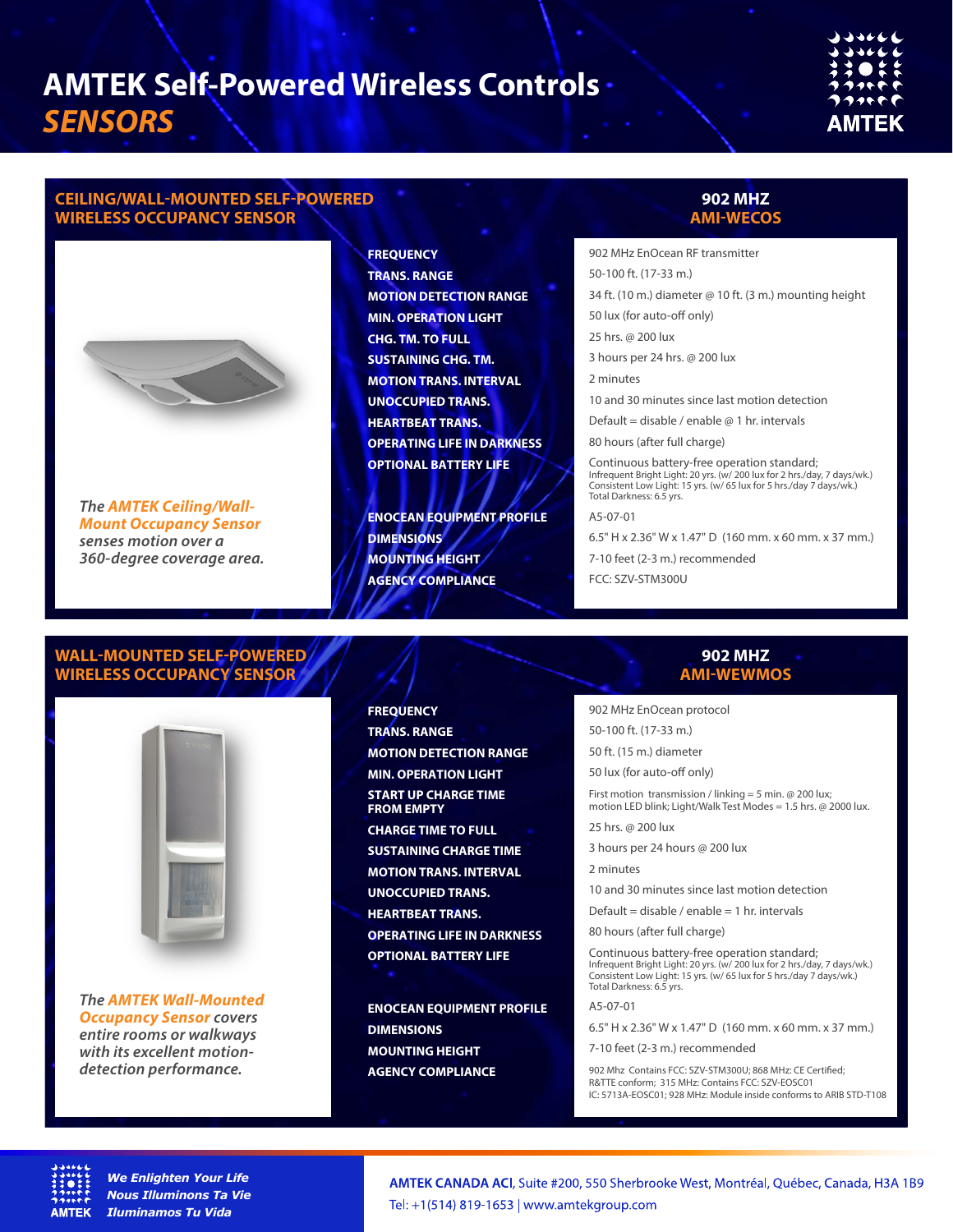| つつうそく                            |
|----------------------------------|
| $\rightarrow$ and a $\leftarrow$ |
| ネネ●キキ                            |
| フクリャヤヤ                           |
| フクハイピ                            |
|                                  |
| AMTEK                            |
|                                  |

*The AMTEK High-Ceiling/Wall-Mounted Self-Powered Wireless Occupancy Sensor allows ne-tuned control of lights, temperature, and other loads by signaling when a space has been unoccupied for a set period of time. Because the sensor is wireless, there is no need to run additional wiring. Installation can be completed in a matter of minutes. The sensor is self-powered by harvesting energy from ambient light.*

### **HIGH-CEILING/WALL-MOUNTED SELF-POWERED WIRELESS OCCUPANCY SENSOR**



#### **POWER SUPPLY (Optional)**

**FREQUENCY TRANS. RANGE MOTION DETECTION RANGE START UP CHARGE TIME FROM EMPTY CHARGE TIME TO FULL SUSTAINING CHARGE TIME MOTION TRANS. INTERVAL UNOCCUPIED TRANS. HEARTBEAT TRANS. OPERATING LIFE IN DARKNESS OPTIONAL BATTERY LIFE**

**ENOCEAN EQUIPMENT PROFILE DIMENSIONS MOUNTING HEIGHT AGENCY COMPLIANCE**

#### **902 MHZ AMI-WEHCOS**

Indoor light energy harvesting (default); Supplemental battery (CR2032) or 2-wire connector for external power or remote solar cell (3-5VDC)

902 MHz EnOcean RF transmitter

160 ft. (50 m.)

60 ft. (18 m.) diameter @ 33 ft. (10 m.) mounting height

First Motion Transmission/Linking = 5 min. @ 200 lux; Motion LED Blink Light/Walk Test = 1.5 hours  $@$  2000 lux

25 hrs. @200 lux

3 hours per 24 hours @ 200 lux

2 minutes

10 and 30 minutes since last motion detection

Default = disable / enable = 1 hr intervals

80 hours (after full charge)

Continuous battery-free operation standard; Infrequent Bright Light: 20 yrs. (with 200 lux for 2 hrs./day, 7 days/wk.) Consistent Low Light: 15 yrs. (with 65 lux for 5 hrs./day 7 days/wk.) Total Darkness: 6.5 yrs.

A5-07-01

6.5" H x 2.36" W x 1.47" D (160 mm. x 60 mm. x 37 mm.)

15-40 feet (5-12.2 m.) recommended

FCC, IC, RoHS, CE, R&TTE

The **AMTEK Dimming Wireless Fixture-Mounted High-Bay PIR Sensor** attaches directly onto an already-existing fixture and provides *automatic lighting control for high or low bay applications. PIR sensor lens options support mounting heights from 8 to 45 ft. (2.5-15m).*  Selectable modes allow motion sensor (with or without ambient light) hold-off. Each unit includes a light level sensor to prevent light from *turning on when sufficient ambient light is available, as well as to operate the unit's dimming capabilities.* 

# **0-10V DIMMING WIRELESS FIXTURE-MOUNTED HIGH-BAY PIR SENSOR AMI-WEHBFS**



**SUPPLY VOLTAGE MAX. LOAD MOUNTING HEIGHT DIMENSIONS OPERATING TEMPERATURE AMBIENT LIGHT LEVEL RANGE APPROVALS**

120, 240, 277 VAC 50/60 Hz

10 Amps., 1200 W max for LED driver only

Standard Lens: 8-12 ft, High Bay Lens 12-40 ft.

L 4.03'' W 3.91'' H 2.08''

-40 to ~158 ºF (-40 to ~70ºC)

30 - 2500 lux

UL8750 Safety Regulations, IP66, FCC Part 15 Class B Surge Protection L-N 1KV, L&N- PE 2KV



*We Enlighten Your Life Nous Illuminons Ta Vie Iluminamos Tu Vida*